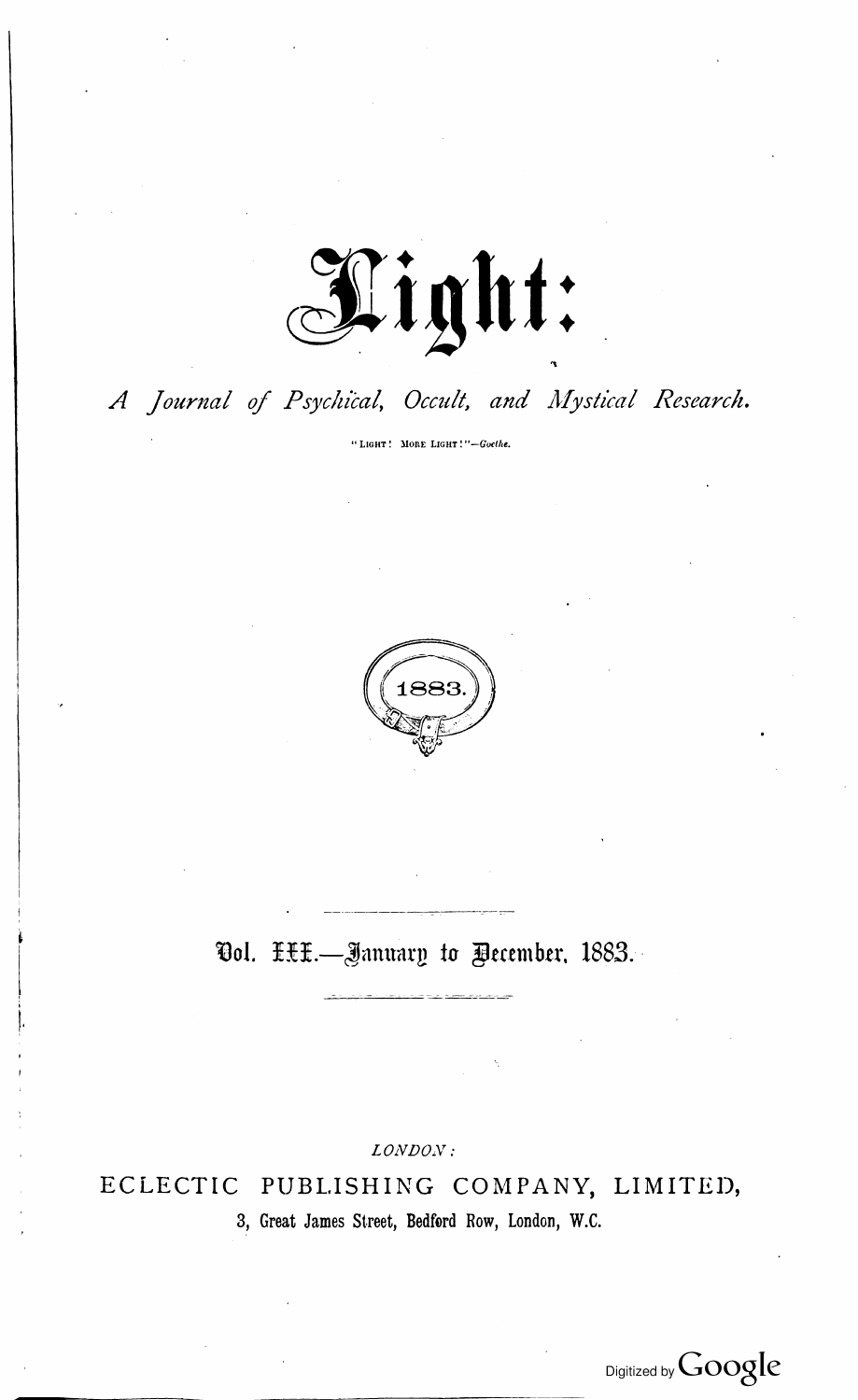$\Delta$  $Phit$   $21.9F$  $\checkmark$ KH 706



 $\epsilon_{\rm{eff}}$ 

## PRINTED BY THE NATIONAL PRESS AGENCY, LIMITED, WHITEFRIARS STREET, LONDON, E.C.

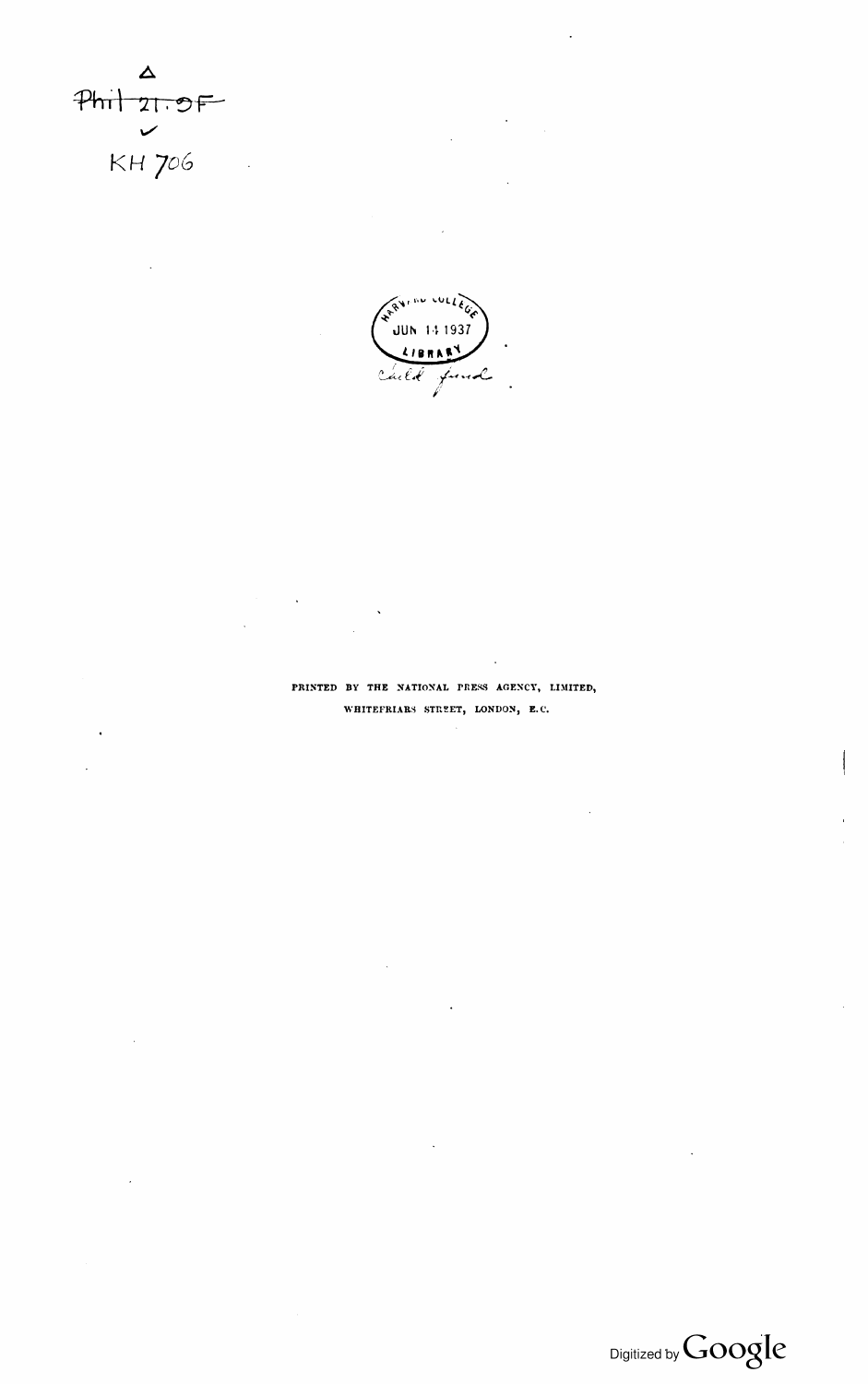${\bf A}^{\rm{dept\, Brothers,''\,45,\,57}}$ Aksakow's, M., Exposure of the St. Petersburg Committee on Spiritualism, 546 American Correspondence, 106 Anæsthetics and Clairvoyance, 423 Apparition of a Dog, 482 Apparitions, 58, 69 Apparitions, Hibbert's Philosophy of, 405 Astrology, 403, 427, 486, 496, 506, 518 " Attempts at Truth," 103, 111

Beattle, Mr. John, Transition of, 495 Bell Ringing by Spirits, 431, 453, 506 "Beyond the Gates," 465 "Beyond the Sunrise," 523 Beyond the Veil, Scenes from, 296 Bhavagat Gita, Spiritual Lessons from the, 330 Bible Spiritualism, 543 Bishop, A Challenge to Mr., 81 Bishop Wilberforce Sees a Ghost, 82 Blackburne, E. Owens, Remarkable Experience, of, 411 Brayn, Colonel Joshua, Transition of, 525 Brittain, Dr. S. B., 124 Britten, Mrs. Hardinge, 15, 28 "Brothers of Theosophy," The, 557, 568<br>"Buddha, The Popular Life of," 549 Buddhism and Christianity, 308, 323

Burning Kiss, A, 288

 $\mathbf{C}^{\text{ausation, 439}}$ Central Association of Spiritualists, The, 16,<br>53, 54, 66, 138, 150, 420, 515 Christiana the Somnambule, 363 Circles, The Regulation of Public Dark, 24, 251, 263 Clairvoyance, 78, 165, 447, 461 Conditions for Manifestations, 182 "Confessions of a Medium," 58, 92 Contemporaneous Opinion, 118, 130, 166, 178, 444, 454, 463, 484, 527, 538 Crowell, Mrs., Transition of, 525 Cures by the Prayer of Faith, 1, 295. Current Topics, 27

Death, Experiences at the Point of, 82 Death, Premonitions of, 19, 46, 152 Death, Prophetic Dreams of, 186 Death, The Angel of, 438 Death, The Phenomena of, 185 Deceased Friends, Can they Visit Us? 22 Denton, Professor, Transition of, 495, 570 Diabetes, Cure of, 92, 98, 110 Divining Rod, 206, 349 Dissolution, Phenomena After, 312 Dreams, 41, 413 Dreams, Clairvoyance in, 562 Dreams, Fulfilled, 11 Dreams, Instance of Double Consciousness in, 543 Dreams, Prophetic, 6, 18, 29, 186, 289

## INDEX.

Hasy Experiment, An, 524 Esoteric Buddhism, 278, 296, 298, 304, 308, 329,<br>343, 353, 364, 373, 376, 392, 410, 424, 433, 467, 484, 494, 497, 504 Exposure of a Medium at Blackburn, 131

 $\mathbf{F}^{\textup{acts,'' 2}}$ Future Life, A Scientific and Spiritual Basis of Bellef in. 245

Gambetta and Bismarck: Their Relation to Psychism, 533 Ghost, An Ancestral, 545 Ghost, A Forensic, 78 Ghost, The Barby, 56 Ghost, The Domestic, 32, 45 Ghosts at Oxford, 125 Ghosts of Birds and Beasts, 135, 150, 159 Ghostly Narrative, A, 349, 419 Ghostology, General, 90, 98 God, A Personal or Impersonal, 32, 33, 54 God-Idea, The, 345, 355, 365, 372, 393, 425 God and Nature, 141 Green Lady, A, 306

Hair Growing on Plaster Casts, 550, 560 Haunted House, A True Story of a, 114 Haunted Houses, 160, 200, 231 Haunted Houses in Hungary, 421 Haunted Houses in Zante, 451 Healing, The Royal Gift of, 86 Healing the Sick, 267 Hypnotism and Mesmerism, 555

Imagination, The Power of, 38, Immortality of the Soul, 300 Immortality of the Soul, The Jews and, 123 Inquirers into Spiritualism, Doubts and Difficulties of. 101 Inquirers into Spiritualism, Hints and Suggestions for, 220, 224, 536, 547 Inquirers, Preparation of and Graduation of the<br>Phenomena, 211, 236, 249, 272, 293 Interesting Manifestations, 515, 549

Litany of Remembrance, A, 517 London Spiritualist Alliance, 514, 529, 570 Luminous Appearance in a Churchyard, 46

 $M^{\Lambda}$ . (Oxon's.)" Notes by the Way-Every Week Magnetic Action, Life prolonged under, 171 Magnetism and the Law in France, 306 Magnetisation of Inanimate Objects, 348 Magnetiscope, The, 67, 81, 89, 123 Man and Nature, The Identity of, 320 Massey, Gerald, at St. George's Hall, 396 Material Objects Brought from a Distance, 117 Materialisation Conditions, 232 Materialisation, Facts about, 14

Materialisation of a Mother and Infant, 141 Materialisation, On the Phenomena of, 400, 481, 513 Matter and Force, 70 Medical Faculty and Materialistic Ideas, 171 Medium's. Hints to Inexperienced. 205 Medium's Diary, Notes from a, 384 Mediumship, 40 Mediumship, Conditions of, 431 Mediumship, Freedom in, 313 Mediumship, Healing, in France, 65 Mediumship in Central Asia, 493 Mediumship of Miss Wood, 82 Mediumship, Professional, The Harbinger of Light on, 184 Mediumship, Speaking, 347 Mediumship, Unconscious, 128, 158, 173, 185, 348 Ministering Spirits, 397 Mental Prescience, Curious Instance of, 10 Mesmer, Childhood of, 411 Mesmeric Clairvoyance, 102, 121, 126, 151, 483 Mesmeric Healing, 85, 97, 137, 181, 312, 458, 518, 537 Mesmerism and Clairvoyance, 409 Mesmerism, Report of S.P.R., 360, 435, 450, 460 Metropolitan Spiritual Lyceum, 11, 294 Mormonism, 517 Mourning, The Use of, 146 Muscle Reading, Note on, 386

Nerve Force, Experiments with, 22, 46, 153 Newton, Dr., Transition of, 402 Nineteenth Century Miracles, 334 Notes By the Way (" M. A. Oxon.")-Every Week.

 $\int_{0}^{\text{bsession, 448}}$ Occult Sympathy, 490 Organisation of Spiritualists, The, 87, 485, 494, 517

Panthelsm and Thelsm, 423 Pearls given through Mrs. A., 440 Penzance Debating Society, 109 Perplexing Experience, A, 589, 550, 570 Personality and the Universal Mind, 93, 112, 127, 165, 171 Phantasm, A Strange, 341 Phantasms of the Living, 163, 319, 366, 409, 458 Phantom Dancers, The, 456 Phenomena, Accounts of Wonderful, 408 Philochristus, Teaching of, 371 Physical Manifestations, 560 Physiology, a Problem in, 307 Pièces Justificatives of the Need of a Society for Psychical Research, 30, 218 " Pioneers of the Spiritual Reformation," 492, 499 Planchette Writing, 124, 446 POETRY-<br>"Our Better Moments," 2 "Wonderings," 20 "The Other Side," 87 "The Pioneer," 103

Digitized by Google

"The Touch of a Vanished Hand," 152